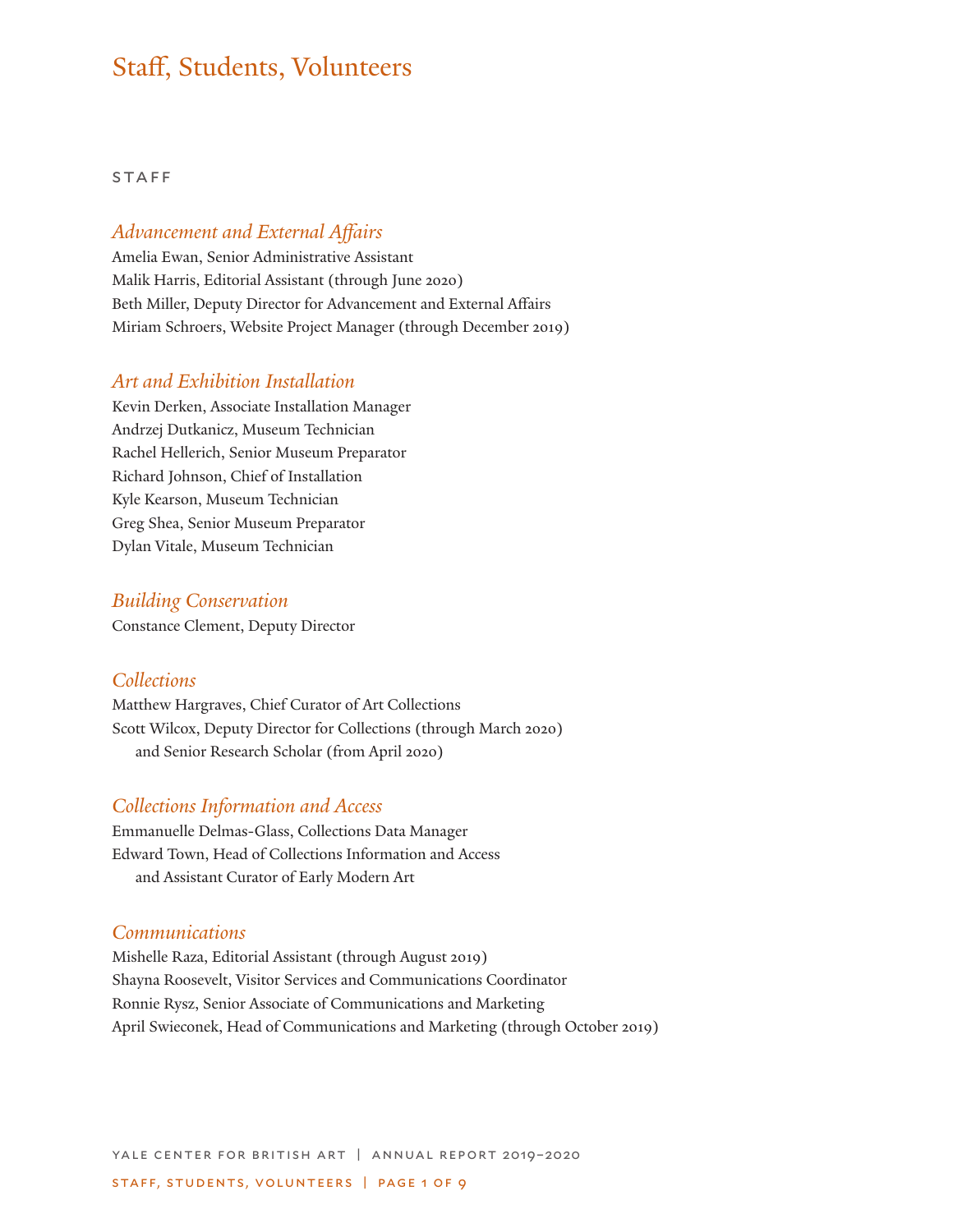## *Conservation*

Mark Aronson, Chief Conservator and Chair of the Conservation Laboratory at the Institute for the Preservation of Cultural Heritage Soyeon Choi, Head Paper Conservator Jessica David, Senior Conservator of Paintings Theresa Fairbanks-Harris, Senior Paper Conservator Richard Hark, Assistant Conservation Scientist, Institute for the Preservation of Cultural Heritage (shared with the museum and Beinecke Library) Abbie Kundishora, Conservation Assistant Ian McClure, Susan Morse Hilles Chief Conservator, Yale University Art Gallery (shared with the museum) Eric Stegmaier, Senior Conservation Assistant, Paintings

#### *Design*

Tracie Cheng, Graphic Designer (through February 2020) Lyn Bell Rose, Head of Design

#### *Director's Office*

Lisa Ford, Senior Manager of Special Projects for the Director (through June 2020) Anne Markowski, Executive Assistant Courtney J. Martin, Paul Mellon Director (from July 2019)

#### *Education*

Karen Buehler, Senior Administrative Assistant (from June 2020) Linda Friedlaender, Senior Curator of Education (through May 2020) and Head of Education (from June 2020) Camilla Parente, Senior Administrative Assistant (through May 2020) Jennifer Reynolds-Kaye, Curator of Education and Academic Outreach (through May 2020) and Educator, Academic Outreach (from June 2020)

#### *Events*

Kristin Dwyer, Special Events and Advancement Coordinator

#### *Finance*

John Champlin, Senior Finance Manager Marsha Dobson, Senior Financial Assistant Catherine Esposito, Senior Financial Assistant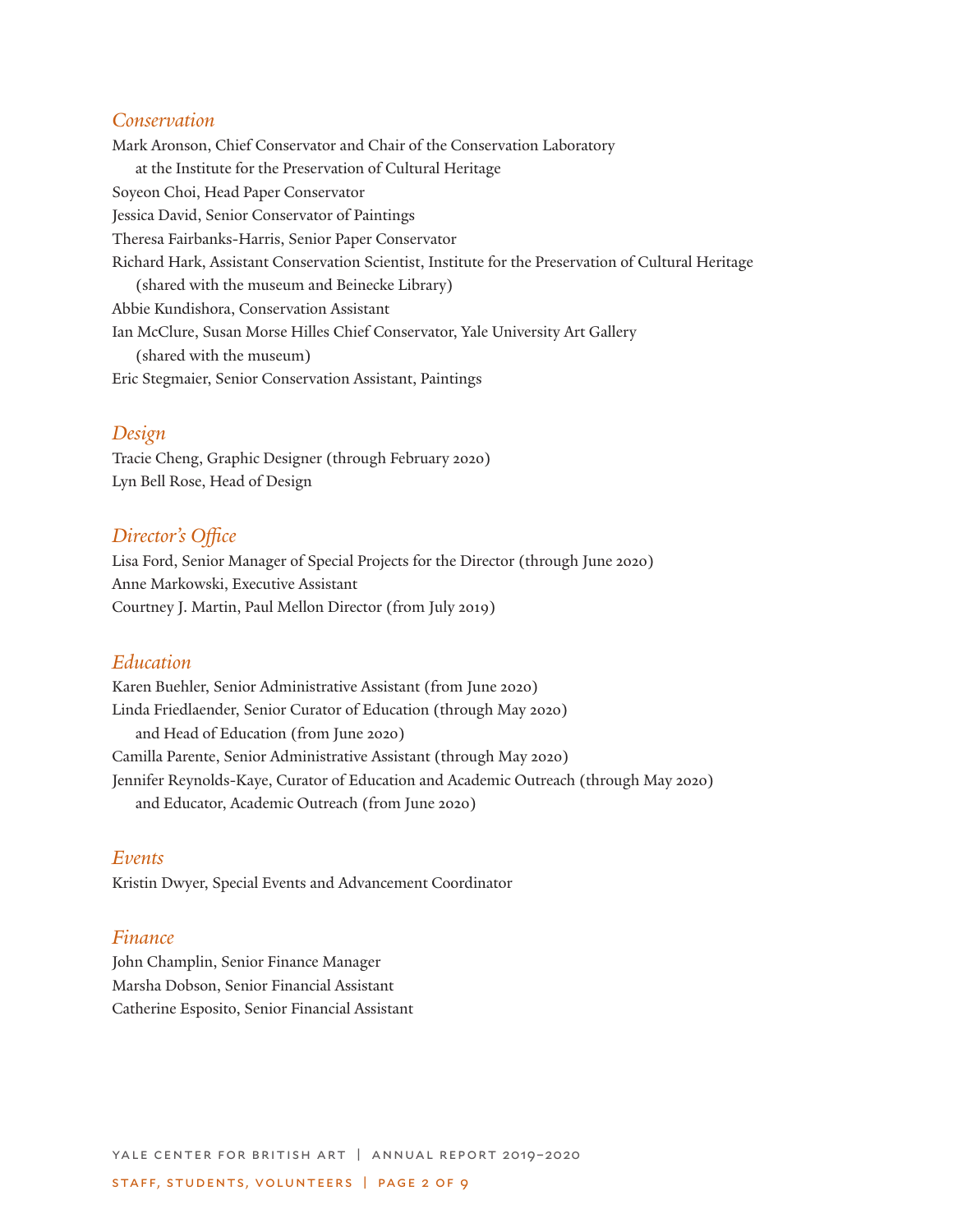## *Finance and Administration*

Karen Denavit, Information Analyst (through February 2020) Camilla Parente, Senior Administrative Assistant (from June 2020) Rebecca Sender, Deputy Director for Finance and Administration

#### *Human Resources*

Karen Buehler, Senior Human Resources Assistant (through May 2020) Lisa Dennis, Human Resources Support Specialist Roseanne Fabrizio, Human Resources Manager

#### *Imaging Services and Intellectual Property*

Anna Bozzuto, Senior Digital Imaging Technician Richard Caspole, Senior Photographer Melissa Gold Fournier, Head of Imaging and Intellectual Property and Program Manager, West Campus Initiatives Robert Hixon, Imaging Systems Specialist Maria Singer, Imaging and Rights Assistant Bernie Staggers, Photographer

## *Information Technology*

Eric James, Software Engineer Robert Lancefield, Head of Information Technology (from September 2019) David Parsell, TMS Specialist Teresa Sommo, Information Technology Support Technician

#### *Museum Shop*

Patricia Calandro, Sales Associate Anissa Pellegrino, Assistant Manager

## *Operations*

Isaac Bloodworth, Museum Technician Arnold Boles, Media Technician Howard Boyd, Custodian Willa Grant, Custodian Paul Harding, Chief of Operations Harry Hemstock, Lead Museum Technician Harold Turnage, Custodian Carlton Turner, Custodian Dorjee Wangdak, Custodian Melvin Watson, Custodian

yale center for british art | annual report 2019–2020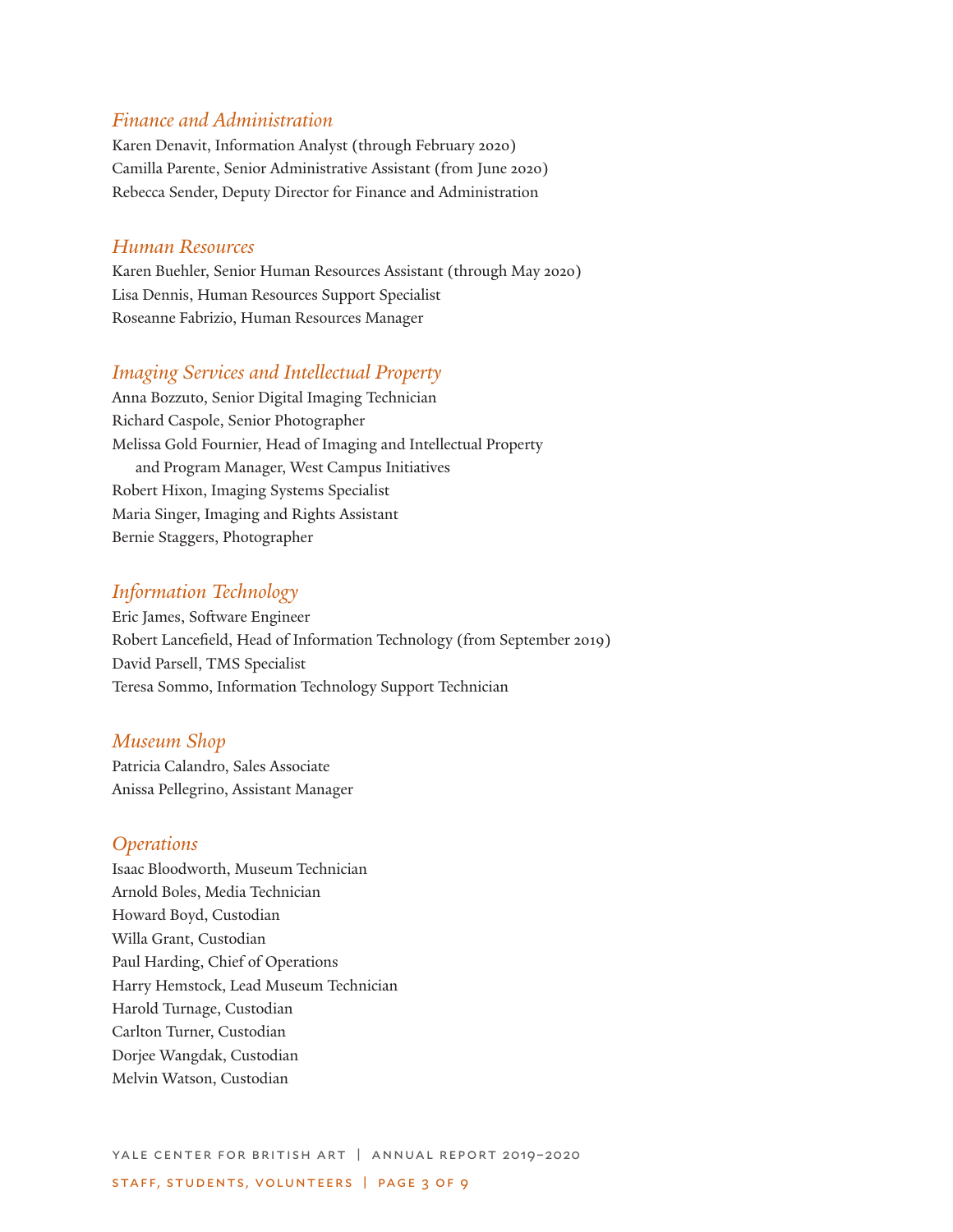#### *Paintings and Sculpture*

Martina Droth, Deputy Director for Research, Exhibitions and Publications, and Curator of Sculpture Lars Kokkonen, Curator for Collections Research (from July 2019) Abigail Lamphier, Senior Curatorial Assistant Rachel Stratton, Postdoctoral Research Associate

#### *Prints and Drawings*

Bayla (Laks) Arietta, Curatorial Assistant Adrianna Bates, Curatorial Assistant Amelia Giordano, Curatorial Assistant Courtney Skipton Long, Acting Assistant Curator Charlotte Padden, Senior Curatorial Assistant Chitra Ramalingam, Associate Curator of Photography, and Acting Head of Prints and Drawings David Thompson, Coordinator of Cataloguing

#### *Programs*

Jane Nowosadko, Head of Public Programs Linda Paine, Senior Administrative Assistant

#### *Rare Books and Manuscripts*

Barbara Aniballi, Senior Catalogue Assistant Laura Callery, Senior Curatorial Assistant Katherine Chabla, Senior Curatorial Assistant Molly Dotson, Assistant Curator of Rare Books and Manuscripts Elisabeth Fairman, Chief Curator of Rare Books and Manuscripts Francis Lapka, Senior Catalogue Librarian

#### *Reference Library and Archives*

Kraig Binkowski, Chief Librarian Rachel Chatalbash, Senior Museum Archivist Allison Comrie, Kress Fellow (through May 2020) Dawn Ferguson, Senior Library Catalogue Assistant Lori Misura, Senior Library Assistant Elizabeth Morris, Librarian (through June 2020) Catherine Peebles, Museum Archivist Matthew Rhoades, Special Project, Reference Library (through June 2020)

#### *Registration*

Nancy Macgregor, Associate Registrar Corey Myers, Chief Registrar

yale center for british art | annual report 2019–2020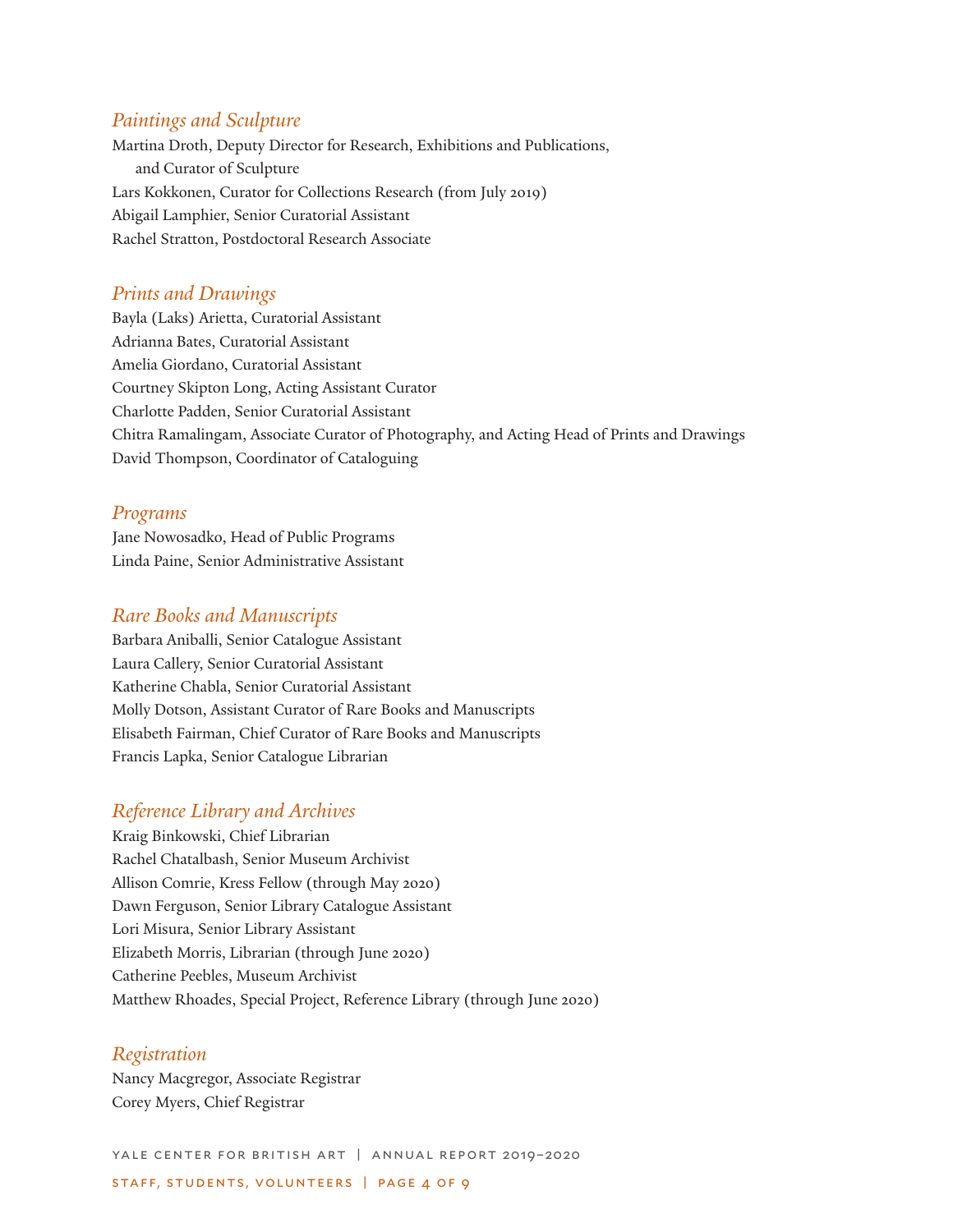## *Research, Exhibitions, and Publications*

Martina Droth, Deputy Director for Research, Exhibitions, and Publications and Curator of Sculpture Sarah Kraus, Senior Administrative Assistant

## *Exhibitions and Publications*

Deborah Cannarella, Development Editor and Publications Manager Shaunee Cole, Publications Assistant Belene Day, Senior Administrative Assistant Nathan Flis, Head of Exhibitions and Publications and Assistant Curator of Seventeenth-Century Paintings Christopher Lotis, Editor

## *Research*

Jemma Field, Associate Director of Research Maryam Ohadi-Hamadani, Postdoctoral Research Associate

#### *Security*

John Anderson, Security Supervisor Carrie Bradford, Security Officer Francheska Charbonier, Security Officer Bryan Coburn, Security Officer Jennifer Collins, Security Officer Edriss Florestal, Security Officer Burton Gifford Jr., Security Officer Antonio Grandetti, Security Officer Lisa Hansen, Security Officer Thomas Hendricks, Security Officer Ted Keyes Jr., Security Officer Jennifer Lahert, Security Officer Patricia Marino, Lead Security Officer Robert Muttitt, Security Officer Christopher Skeens, Security Officer Rosanne Torrenti, Security Officer Bill Tower, Security Officer Albert Wise Jr., Security Chief Pete Yacono, Security Supervisor

## *In Memoriam*

Bryan Coburn, Security Officer, passed away on November 11, 2019 Antonio Grandetti, Security Officer, passed away on May 11, 2020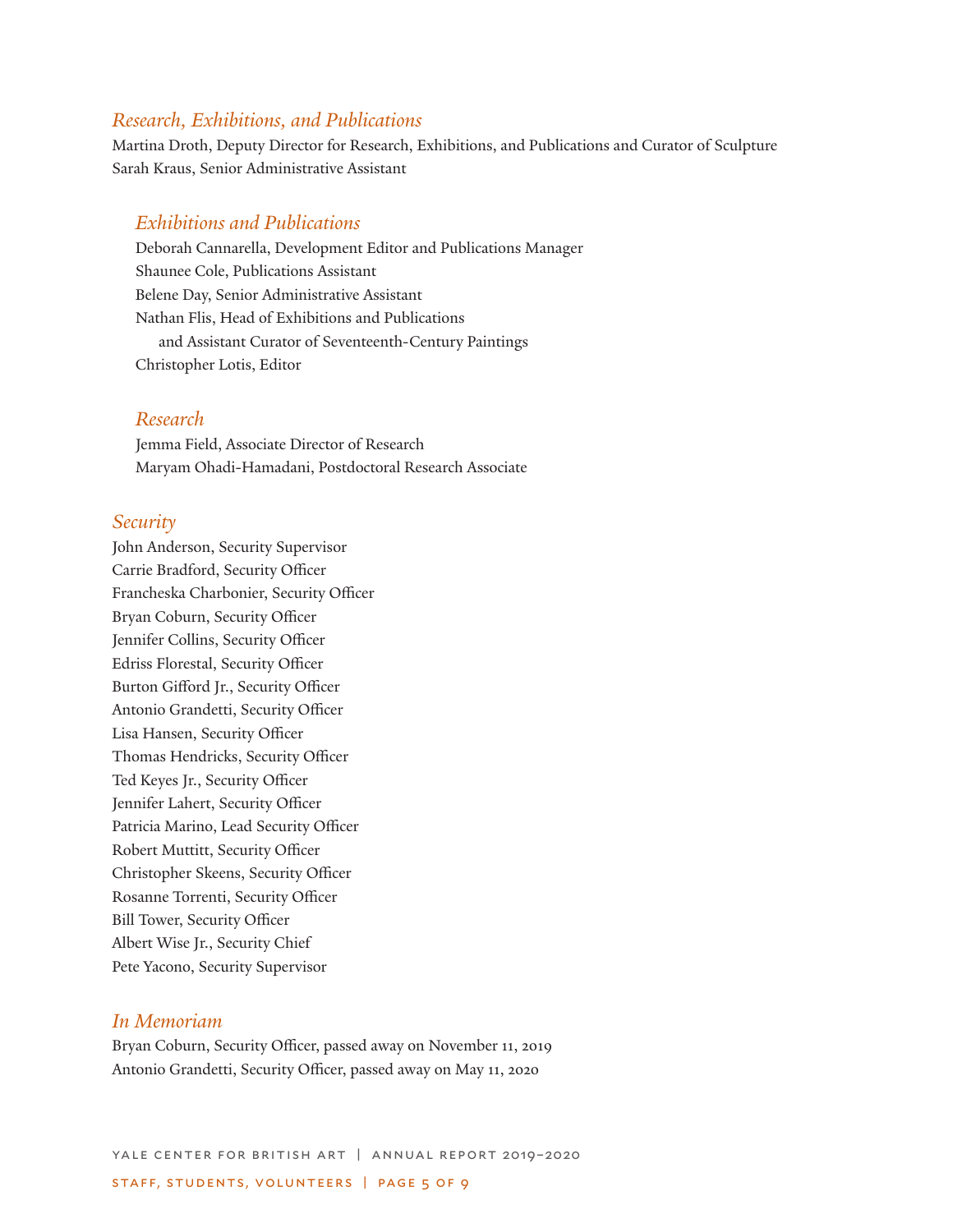#### **STUDENTS**

## *Henry E. and Nancy H. Bartels Scholar Interns (summer)*

Pilar Forrest, Yale College '22, Patrick McCaughey Scholar, Institutional Archives Malik Harris, University of Connecticut '19, Amy Meyers Scholar, Advancement and External Affairs Ella Lubell, Yale College '22, Jules D. Prown Scholar, Reference Library Hazal Õzgür, Yale College '20, Patrick McCaughey Scholar, Institutional Archives

#### *Nancy Horton Bartels Scholar Interns (academic year)*

Julia Carabatsos, Yale College '20, Exhibitions and Publications Adam Chen, Yale College 22, Education Rebecca Finley, Yale College '20, Education Simon Ghebreyesus, Yale College '21, Education Margaret Sun, Yale College '22, Institutional Archives

## *Graduate Research Assistants*

Nina Farizova, PhD candidate in East Asian Languages and Literature '22, Institutional Archives Manon Gaudet, PhD candidate in the History of Art '24, Prints and Drawings Lillian Sellati, PhD candidate in the History of Art '22, Exhibitions and Publications

## *New Haven Promise Scholar Interns*

Ta'Nina Gatison, Southern Connecticut State University '21, Archives and Rare Books and Manuscripts Bryanna Moore, Yale College '21, Advancement and External Affairs Amariah Rodriguez, Eastern Connecticut State University '21, Education and Reference Library Deja Senna-Leslie, The City College of New York '20, Imaging Services and Intellectual Property and Institutional Archives

#### *Smithsonian Internship for Yale Students*

Michelle Donnelly, Yale PhD candidate in the History of Art '24 Manon Gaudet, Yale PhD candidate in the History of Art '24

#### *Student Employees*

Evan Anderson '20, Programs Onora Best '22, Paintings Conservation Evan Billups '20, Research Gabriella Blatt '21, Museum Shop Grace Blaxill '22, Museum Shop Victoria Bonano '21, Reference Library

yale center for british art | annual report 2019–2020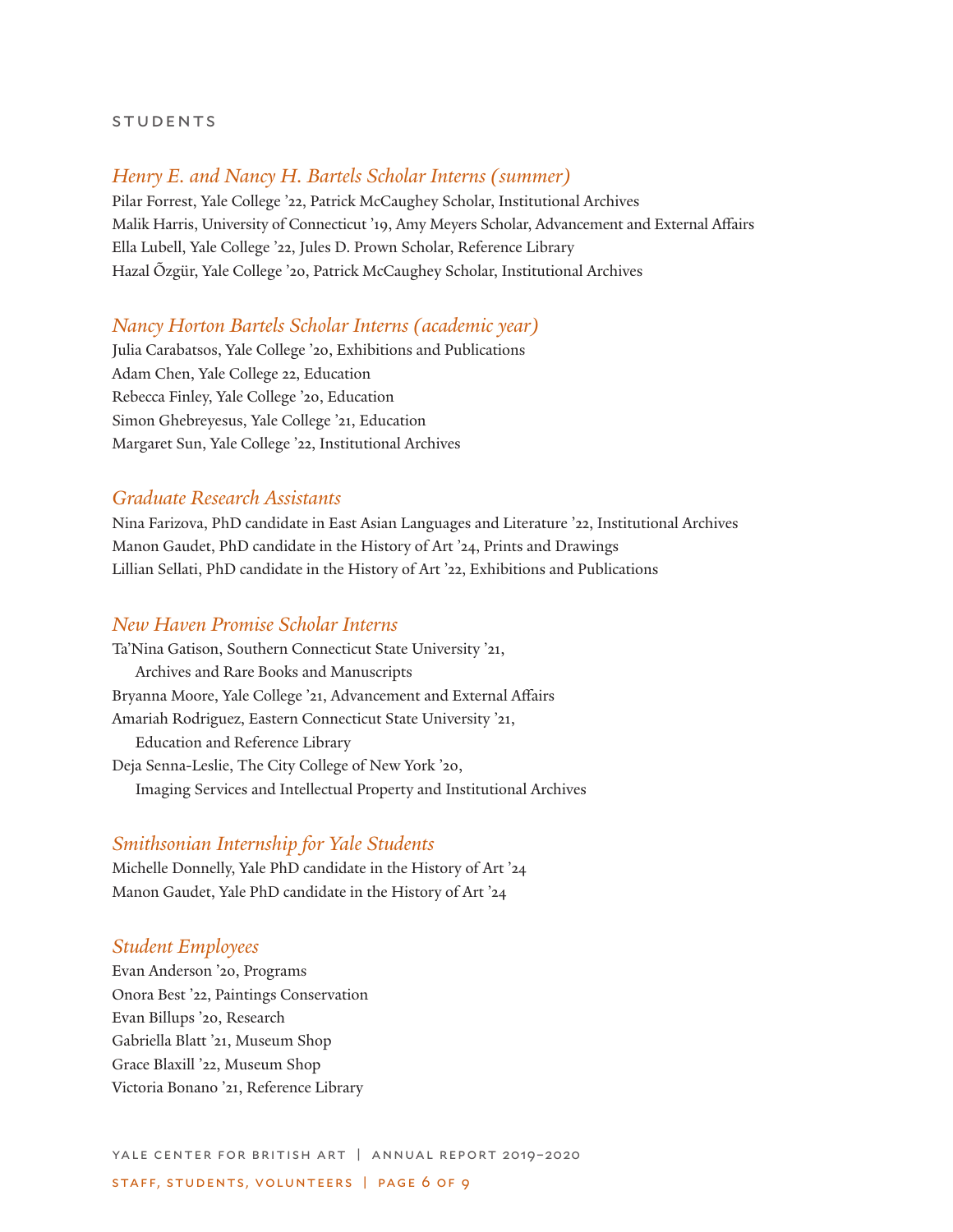Lillian Burton '22, Rare Books and Manuscripts Laura Copenhaver '21, Programs Ella Lucy Cox '21, Museum Shop Claire Davidson '21, Director's Office Opala Dhingra '21, Reference Library Michelle Donnelly '24, Research Pilar Forrest '22, Research Julian Fraser '20, Education Hattie Hafenrichter MA '20, Communications and Marketing Khaleelah Harris '21, Reference Library Ava Hathaway-Hacker '22, Prints and Drawings Leana Hoang '23, Collections Information and Access Honglan Huang '22, Programs Marlee Kelly '20, Museum Shop Sophie Lai '22, Reference Library Abigail Lee '21, Rare Books and Manuscripts Elizabeth Leonard '21, Museum Shop Melissa Leone '21, Design Lucy Liu '21, Collections Information and Access Sunnie Liu '21, Education Ella Lubell '22, Paper Conservation Molly Martien '22, Institutional Archives Victoria Martinez '20, Education Anna McClain-Sims '21, Museum Shop Bryanna Moore '21, Advancement and External Affairs Hannah Neves '22, Reference Library Tina Oyanguren '22, Education Mehika Patel '22, Museum Shop Chau Pham '21, Paper Conservation Ioann Popov '21, Collections Information and Access Sarah Ricketson '23, Institutional Archives Freya Savla '22, Reference Library Jordan Schmolka '20, Education Sydney Steans-Gail '20, Education Paige Swanson '20, Exhibitions and Publications Eliana Swerdlow '21, Museum Shop Brandon Tang '22, Director's Office Macrina Wang '22, Education Tiana Wang '20, Paper Conservation Tatum Willis '20, Museum Shop Daniel Yadin '21, Advancement and External Affairs and Director's Office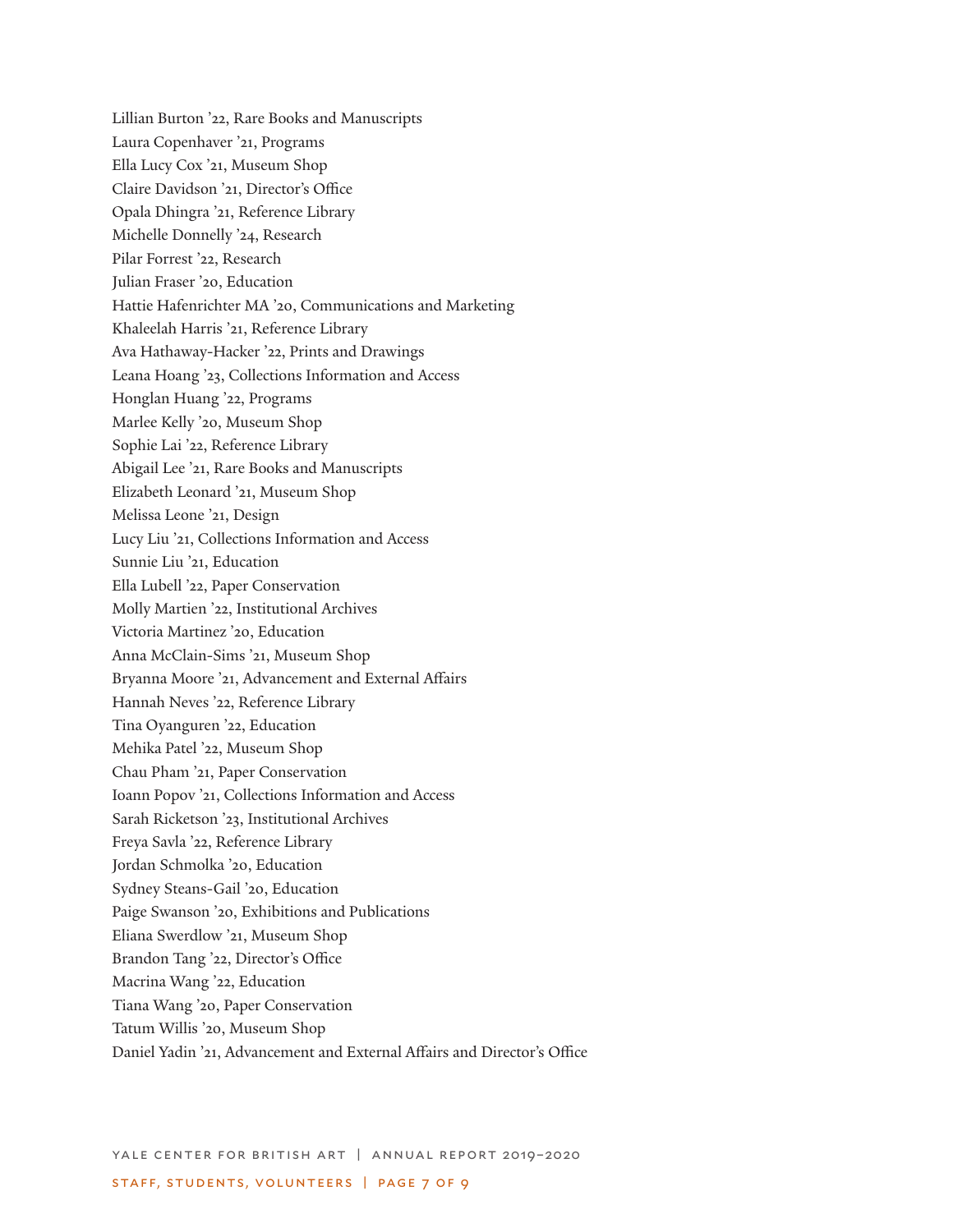## *Student Guides*

Khenzom Alling '22 Merritt Barnwell '21 Sam Bezilla '23 Marisol Carty '23 Adam Chen '22 Kira Daniels '22 Liz Egler '21 Emma Gray '21 Ava Hathaway-Hacker '22 Laura Haight '23 Josh Ip '22 Sunnie Liu '21 Joey Masiyiwa '21 Anna McNeil '20 Hannah Neves '22 Tiffany Ng '22 Sohum Pal '20 Annie Roberts '21 Christina Robertson '22 Neal Sarin '23 Jordan Schmolka (Head Guide) '20 Alex Sossidi '23 Margaret Sun '22 Olivia Thomas '20 Rama Varanasi '22 Macrina Wang '20 Muriel Wang '22 Jackson Willis '20 Julia Wu '23 Lucas Zheng '23 Cat Zou '22

## volunteers

#### *Docents*

Steven Balser Judy Brennan Ewa Buttolph Berclee Cameron (Head Docent)